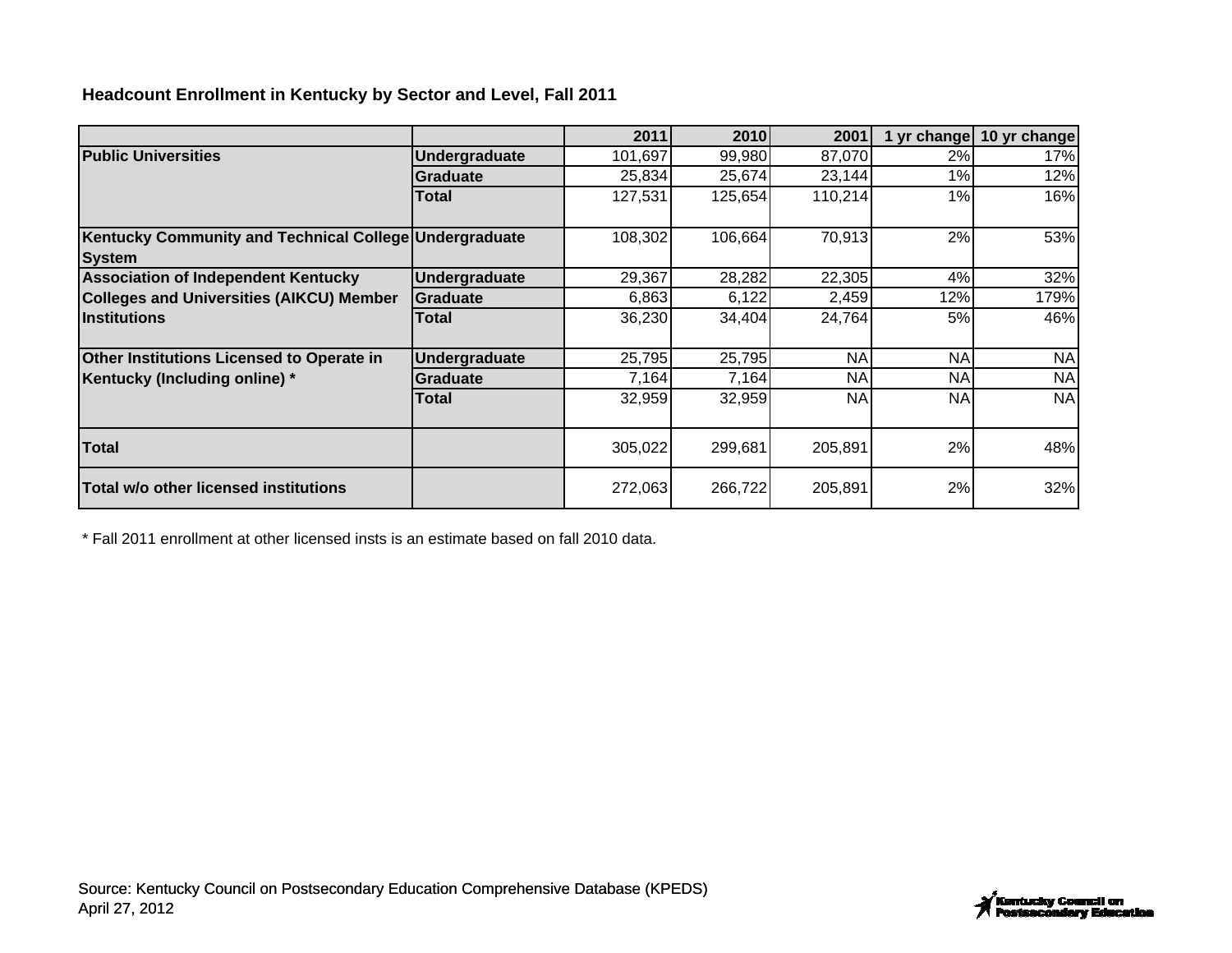**Kentucky Public Institutions**

| Fall 2001 - Fall 2011               |        |        |        |        |        |        |        |        |        |        |        |                                    |                                   |
|-------------------------------------|--------|--------|--------|--------|--------|--------|--------|--------|--------|--------|--------|------------------------------------|-----------------------------------|
| <b>Institution/Level</b>            | 2001   | 2002   | 2003   | 2004   | 2005   | 2006   | 2007   | 2008   | 2009   | 2010   |        | 2011 Percent Change Percent Change | One Year (10-11) Ten Year (01-11) |
|                                     |        |        |        |        |        |        |        |        |        |        |        |                                    |                                   |
| <b>Universities</b>                 |        |        |        |        |        |        |        |        |        |        |        |                                    |                                   |
| <b>Eastern Kentucky University</b>  |        |        |        |        |        |        |        |        |        |        |        |                                    |                                   |
| Undergraduate                       | 13,023 | 13,053 | 13,567 | 13,837 | 13,942 | 13,623 | 13,659 | 13,839 | 13,991 | 14,396 | 13,902 | (3.4)                              | 6.7                               |
| Graduate                            | 1,890  | 2,195  | 2,384  | 2,346  | 2,277  | 2,140  | 2,180  | 2,192  | 2,277  | 2,171  | 2,160  | (0.5)                              | 14.3                              |
| <b>Total Headcount</b>              | 14,913 | 15,248 | 15,951 | 16,183 | 16,219 | 15,763 | 15,839 | 16,031 | 16,268 | 16,567 | 16,062 | (3.0)                              | 7.7                               |
| <b>Kentucky State University</b>    |        |        |        |        |        |        |        |        |        |        |        |                                    |                                   |
| Undergraduate                       | 2,165  | 2,107  | 2,138  | 2,183  | 2,228  | 2,341  | 2,510  | 2,497  | 2,638  | 2,606  | 2,490  | (4.5)                              | 15.0                              |
| Graduate                            | 149    | 146    | 168    | 152    | 158    | 159    | 186    | 162    | 196    | 245    | 256    | 4.5                                | 71.8                              |
| <b>Total Headcount</b>              | 2,314  | 2,253  | 2,306  | 2,335  | 2,386  | 2,500  | 2,696  | 2,659  | 2,834  | 2,851  | 2,746  | (3.7)                              | 18.7                              |
| <b>Morehead State University</b>    |        |        |        |        |        |        |        |        |        |        |        |                                    |                                   |
| Undergraduate                       | 7,268  | 7,712  | 7,929  | 7,762  | 7,549  | 7,515  | 7,625  | 7,487  | 7,550  | 7,399  | 9,420  | 27.3                               | 29.6                              |
| Graduate                            | 1,759  | 1,678  | 1,580  | 1,531  | 1,513  | 1,510  | 1,441  | 1,494  | 1,496  | 1,443  | 1,551  | 7.5                                | (11.8)                            |
| <b>Total Headcount</b>              | 9,027  | 9,390  | 9,509  | 9,293  | 9,062  | 9,025  | 9,066  | 8,981  | 9,046  | 8,842  | 10,971 | 24.1                               | 21.5                              |
| <b>Murray State University</b>      |        |        |        |        |        |        |        |        |        |        |        |                                    |                                   |
| Undergraduate                       | 7,776  | 8,088  | 8,385  | 8,371  | 8,585  | 8,607  | 8,361  | 8,179  | 8,249  | 8,429  | 8,664  | 2.8                                | 11.4                              |
| Graduate                            | 1,872  | 1,832  | 1,715  | 1,757  | 1,689  | 1,697  | 1,795  | 1,843  | 1,829  | 1,987  | 1,959  | (1.4)                              | 4.6                               |
| <b>Total Headcount</b>              | 9,648  | 9,920  | 10,100 | 10,128 | 10,274 | 10,304 | 10,156 | 10,022 | 10,078 | 10,416 | 10,623 | 2.0                                | 10.1                              |
| <b>Northern Kentucky University</b> |        |        |        |        |        |        |        |        |        |        |        |                                    |                                   |
| Undergraduate                       | 11,288 | 12,164 | 12,223 | 12,070 | 12,107 | 12,668 | 12,725 | 13,030 | 13,206 | 13,517 | 13,322 | (1.4)                              | 18.0                              |
| Graduate                            | 1,260  | 1,579  | 1,722  | 1,851  | 1,918  | 1,970  | 2,082  | 2,079  | 2,199  | 2,231  | 2,416  | 8.3                                | 91.7                              |
| <b>Total Headcount</b>              | 12.548 | 13,743 | 13,945 | 13.921 | 14.025 | 14.638 | 14.807 | 15.109 | 15.405 | 15.748 | 15,738 | (0.1)                              | 25.4                              |
| <b>University of Kentucky</b>       |        |        |        |        |        |        |        |        |        |        |        |                                    |                                   |
| Undergraduate                       | 17,284 | 17,878 | 18,190 | 18,492 | 18,732 | 19,328 | 18,830 | 18,988 | 19,217 | 19,988 | 20,152 | 0.8                                | 16.6                              |
| Graduate                            | 6,764  | 7,155  | 7,289  | 7,252  | 6,970  | 7,090  | 7,086  | 7,112  | 7,112  | 7,181  | 7,127  | (0.8)                              | 5.4                               |
| Post-Doctoral                       | 240    | 232    | 284    | 295    | 224    | 282    | 228    | 248    | 257    | 309    | 237    | (23.3)                             | (1.3)                             |
| <b>House Staff</b>                  | 503    | 476    | 497    | 506    | 513    | 509    | 504    | 565    | 585    | 559    | 578    | 3.4                                | 14.9                              |
| <b>Total Headcount</b>              | 24,791 | 25,741 | 26,260 | 26,545 | 26,439 | 27,209 | 26,648 | 26,913 | 27,171 | 28,037 | 28,094 | $0.2\,$                            | 13.3                              |
| <b>University of Louisville</b>     |        |        |        |        |        |        |        |        |        |        |        |                                    |                                   |
| Undergraduate                       | 14,131 | 14,475 | 14,724 | 14,933 | 15,057 | 15,103 | 15,125 | 15,495 | 15,619 | 15,818 | 15,772 | (0.3)                              | 11.6                              |
| Graduate                            | 5,573  | 5,958  | 6,101  | 6,103  | 5,996  | 6,005  | 5,841  | 5,557  | 5,704  | 5,757  | 5,714  | (0.7)                              | 2.5                               |
| Post-Doctoral                       | 136    | 87     | 90     | 124    | 126    | 145    | 149    | 118    | 117    | 127    | 143    | 12.6                               | 5.1                               |
| <b>House Staff</b>                  | 554    | 569    | 549    | 565    | 581    | 588    | 574    | 591    | 591    | 588    | 620    | 5.4                                | 11.9                              |
| <b>Total Headcount</b>              | 20,394 | 21,089 | 21,464 | 21,725 | 21,760 | 21,841 | 21,689 | 21,761 | 22,031 | 22,290 | 22,249 | (0.2)                              | 9.1                               |

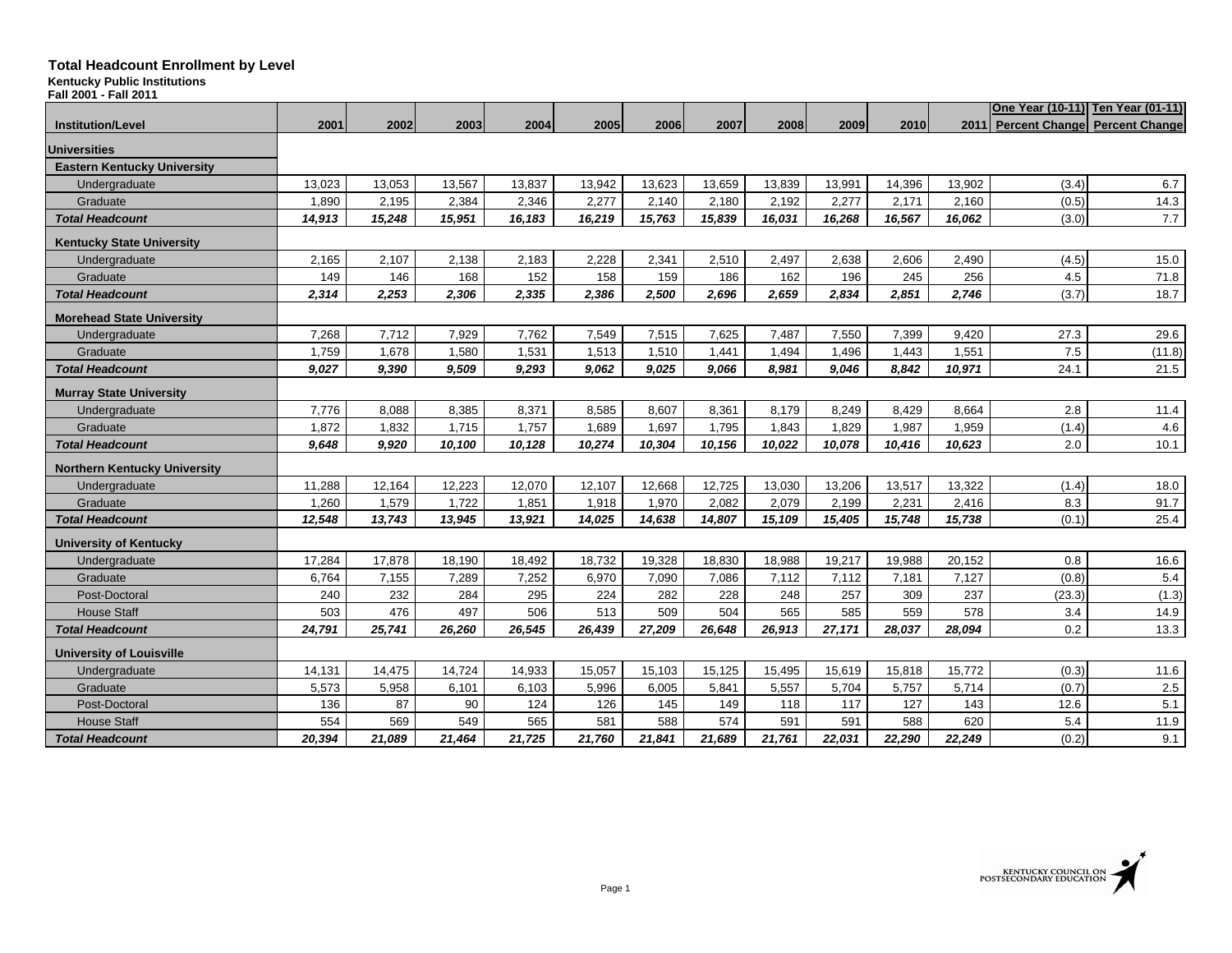#### **Kentucky Public Institutions**

| <b>Kentucky Public Institutions</b><br>Fall 2001 - Fall 2011 (continued) |              |              |              |              |              |              |              |              |              |              |              |               |                                    |
|--------------------------------------------------------------------------|--------------|--------------|--------------|--------------|--------------|--------------|--------------|--------------|--------------|--------------|--------------|---------------|------------------------------------|
|                                                                          |              |              |              |              |              |              |              |              |              |              |              |               | One Year (10-11) Ten Year (01-11)  |
| <b>Institution/Level</b>                                                 | 2001         | 2002         | 2003         | 2004         | 2005         | 2006         | 2007         | 2008         | 2009         | 2010         |              |               | 2011 Percent Change Percent Change |
| <b>Western Kentucky University</b>                                       |              |              |              |              |              |              |              |              |              |              |              |               |                                    |
| Undergraduate                                                            | 14,135       | 15,234       | 15,798       | 15,846       | 15,978       | 16,067       | 16,508       | 16,966       | 17,645       | 17,827       | 17,975       | 0.8           | 27.2                               |
| Graduate                                                                 | 2,444        | 2,584        | 2,593        | 2,667        | 2,667        | 2,597        | 2,757        | 2,795        | 3,067        | 3,076        | 3,073        | (0.1)         | 25.7                               |
| <b>Total Headcount</b>                                                   | 16,579       | 17,818       | 18,391       | 18,513       | 18,645       | 18,664       | 19,265       | 19,761       | 20,712       | 20,903       | 21,048       | 0.7           | 27.0                               |
| <b>Total Universities</b>                                                |              |              |              |              |              |              |              |              |              |              |              |               |                                    |
| Undergraduate                                                            | 87,070       | 90,711       | 92,954       | 93,494       | 94,178       | 95,252       | 95,343       | 96,481       | 98,115       | 99,980       | 101.697      | 1.7           | 16.8                               |
| Graduate                                                                 | 21,711       | 23,127       | 23,552       | 23,659       | 23,188       | 23,168       | 23,368       | 23,234       | 23,880       | 24,091       | 24,256       | 0.7           | 11.7                               |
| Post-Doctoral                                                            | 376          | 319          | 374          | 419          | 350          | 427          | 377          | 366          | 374          | 436          | 380          | (12.8)        | 1.1                                |
| <b>House Staff</b>                                                       | 1,057        | 1,045        | 1,046        | 1,071        | 1,094        | 1,097        | 1,078        | 1,156        | 1,176        | 1,147        | 1,198        | 4.4           | 13.3                               |
| <b>Total Headcount</b>                                                   | 110,214      | 115,202      | 117,926      | 118,643      | 118,810      | 119,944      | 120,166      | 121,237      | 123,545      | 125,654      | 127,531      | 1.5           | 15.7                               |
|                                                                          |              |              |              |              |              |              |              |              |              |              |              |               |                                    |
| <b>Kentucky Community and</b><br><b>Technical College System</b>         | 70,913       | 76,082       | 80,695       | 81,990       | 84,931       | 86,475       | 92,828       | 89,942       | 100,348      | 106,664      | 108,302      | 1.5           | 52.7                               |
|                                                                          |              |              |              |              |              |              |              |              |              |              |              |               |                                    |
| <b>Total Public Institutions</b>                                         |              |              |              |              |              |              |              |              |              |              |              |               |                                    |
| Undergraduate                                                            | 157,983      | 166,793      | 173,649      | 175,484      | 179,109      | 181,727      | 188,171      | 186,423      | 198,463      | 206,644      | 209,999      | 1.6           | 32.9                               |
| Graduate                                                                 | 21,711       | 23,127       | 23,552       | 23,659       | 23,188       | 23,168       | 23,368       | 23,234       | 23,880       | 24,091       | 24,256       | 0.7           | 11.7                               |
| Post-Doctoral<br><b>House Staff</b>                                      | 376<br>1,057 | 319<br>1.045 | 374<br>1,046 | 419<br>1.071 | 350<br>1,094 | 427<br>1,097 | 377<br>1,078 | 366<br>1.156 | 374<br>1.176 | 436<br>1.147 | 380<br>1.198 | (12.8)<br>4.4 | 1.1<br>13.3                        |
|                                                                          |              |              |              |              |              |              |              |              |              |              |              |               |                                    |
| <b>Total Headcount</b>                                                   | 181,127      | 191,284      | 198,621      | 200,633      | 203,741      | 206,419      | 212,994      | 211,179      | 223,893      | 232,318      | 235,833      | 1.5           | 30.2                               |

**NOTE: Graduate data include doctoral and first-professional students.**

**Source: Council on Postsecondary Education Comprehensive Database. April 17, 2012**

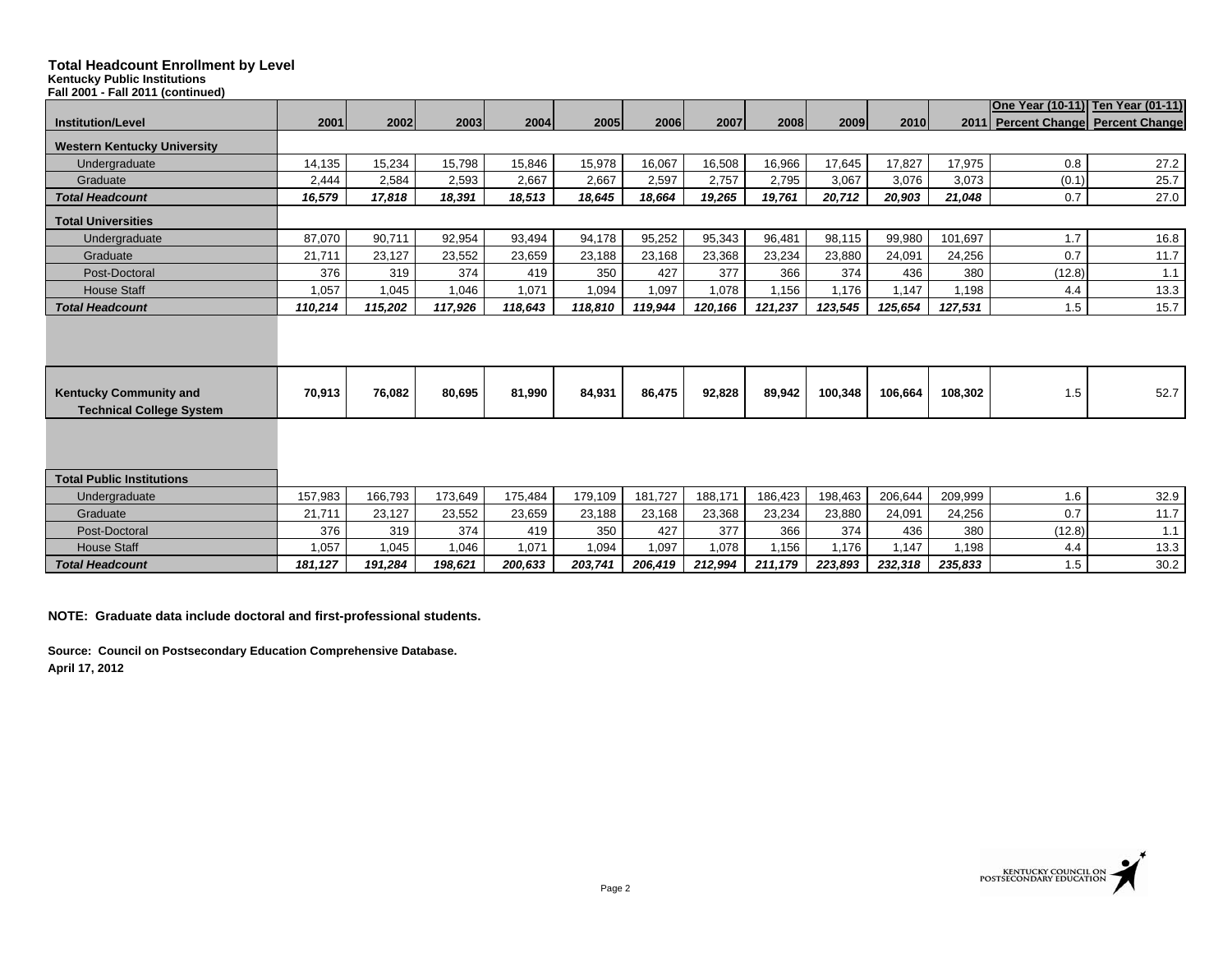#### **Association of Independent Kentucky Colleges and Universities (AIKCU)**

**Fall 2001 - Fall 2011**

|                                      |       |       |       |       |       |       |       |       |       |       |       | One Year (10-11)      | <b>Ten Year (01-11)</b> |
|--------------------------------------|-------|-------|-------|-------|-------|-------|-------|-------|-------|-------|-------|-----------------------|-------------------------|
| <b>Institution/Level</b>             | 2001  | 2002  | 2003  | 2004  | 2005  | 2006  | 2007  | 2008  | 2009  | 2010  | 2011  | <b>Percent Change</b> | <b>Percent Change</b>   |
| <b>Alice Lloyd College</b>           |       |       |       |       |       |       |       |       |       |       |       |                       |                         |
| Undergraduate                        | 565   | 577   | 617   | 593   | 612   | 613   | 621   | 609   | 595   | 598   | 593   | (0.8)                 | 5.0                     |
| Total Headcount                      | 565   | 577   | 617   | 593   | 612   | 613   | 621   | 609   | 595   | 598   | 593   | (0.8)                 | 5.0                     |
| <b>Asbury University</b>             |       |       |       |       |       |       |       |       |       |       |       |                       |                         |
| Undergraduate                        | 1,339 | 1,280 | 1,194 | 1,224 | 1,231 | 1,201 | 1,325 | 1,437 | 1,484 | 1,478 | 1,463 | (1.0)                 | 9.3                     |
| Graduate                             |       | 40    | 73    | 60    | 64    | 65    | 66    | 104   | 138   | 142   | 186   | 31.0                  |                         |
| Total Headcount                      | 1,339 | 1,320 | 1,267 | 1,284 | 1,295 | 1,266 | 1,391 | 1,541 | 1,622 | 1,620 | 1,649 | 1.8                   | 23.2                    |
| <b>Bellarmine University</b>         |       |       |       |       |       |       |       |       |       |       |       |                       |                         |
| Undergraduate                        | 2,477 | 2,741 | 2,562 | 2,318 | 2,273 | 2,259 | 2,330 | 2,344 | 2,421 | 2,614 | 2,632 | 0.7                   | 6.3                     |
| Graduate                             | 513   | 547   | 573   | 561   | 554   | 630   | 676   | 698   | 669   | 730   | 803   | 10.0                  | 56.5                    |
| <b>Total Headcount</b>               | 2,990 | 3,288 | 3,135 | 2,879 | 2.827 | 2.889 | 3,006 | 3,042 | 3,090 | 3,344 | 3,435 | 2.7                   | 14.9                    |
| <b>Berea College</b>                 |       |       |       |       |       |       |       |       |       |       |       |                       |                         |
| Undergraduate                        | 1,674 | 1,578 | 1,559 | 1,556 | 1,595 | 1,576 | 1,582 | 1,550 | 1,548 | 1,613 | 1,661 | 3.0                   | (0.8)                   |
| Total Headcount                      | 1,674 | 1,578 | 1,559 | 1,556 | 1,595 | 1,576 | 1,582 | 1,550 | 1,548 | 1,613 | 1,661 | 3.0                   | (0.8)                   |
| <b>Brescia University</b>            |       |       |       |       |       |       |       |       |       |       |       |                       |                         |
| Undergraduate                        | 802   | 789   | 684   | 669   | 644   | 568   | 553   | 589   | 670   | 646   | 731   | 13.2                  | (8.9)                   |
| Graduate                             | 35    | 26    | 29    | 40    | 26    | 29    | 37    | 45    | 55    | 43    | 24    | (44.2)                | (31.4)                  |
| <b>Total Headcount</b>               | 837   | 815   | 713   | 709   | 670   | 597   | 590   | 634   | 725   | 689   | 755   | 9.6                   | (9.8)                   |
| <b>Campbellsville University</b>     |       |       |       |       |       |       |       |       |       |       |       |                       |                         |
| Undergraduate                        | 1,633 | 1,572 | 1,723 | 1,819 | 1,835 | 1,997 | 2,190 | 2,438 | 2,731 | 2,982 | 3,026 | 1.5                   | 85.3                    |
| Graduate                             | 143   | 94    | 301   | 417   | 433   | 379   | 372   | 389   | 455   | 474   | 497   | 4.9                   | 247.6                   |
| Total Headcount                      | 1,776 | 1,666 | 2,024 | 2,236 | 2,268 | 2,376 | 2,562 | 2,827 | 3,186 | 3,456 | 3,523 | 1.9                   | 98.4                    |
| <b>Centre College</b>                |       |       |       |       |       |       |       |       |       |       |       |                       |                         |
| Undergraduate                        | 1,070 | 1,055 | 1,062 | 1,069 | 1,130 | 1,147 | 1,188 | 1,197 | 1,216 | 1,242 | 1,309 | 5.4                   | 22.3                    |
| <b>Total Headcount</b>               | 1,070 | 1,055 | 1,062 | 1,069 | 1,130 | 1,147 | 1,188 | 1,197 | 1,216 | 1,242 | 1,309 | 5.4                   | 22.3                    |
| <b>University of the Cumberlands</b> |       |       |       |       |       |       |       |       |       |       |       |                       |                         |
| Undergraduate                        | 1,569 | 1,588 | 1,601 | 1,603 | 1,633 | 1,525 | 1,732 | 1,754 | 1,760 | 1,746 | 1,726 | (1.1)                 | 10.0                    |
| Graduate                             | 138   | 155   | 123   | 141   | 210   | 359   | 513   | 799   | 1,195 | 1,554 | 2,021 | 30.1                  | 1,364.5                 |
| <b>Total Headcount</b>               | 1,707 | 1,743 | 1,724 | 1.744 | 1,843 | 1.884 | 2,245 | 2,553 | 2,955 | 3,300 | 3,747 | 13.5                  | 119.5                   |
| <b>Georgetown College</b>            |       |       |       |       |       |       |       |       |       |       |       |                       |                         |
| Undergraduate                        | 1,361 | 1,290 | 1,320 | 1,335 | 1,365 | 1,407 | 1,368 | 1,338 | 1,335 | 1,284 | 1,273 | (0.9)                 | (6.5)                   |
| Graduate                             | 342   | 390   | 387   | 499   | 539   | 503   | 535   | 518   | 547   | 567   | 545   | (3.9)                 | 59.4                    |
| <b>Total Headcount</b>               | 1,703 | 1,680 | 1,707 | 1,834 | 1,904 | 1,910 | 1,903 | 1,856 | 1,882 | 1,851 | 1,818 | (1.8)                 | 6.8                     |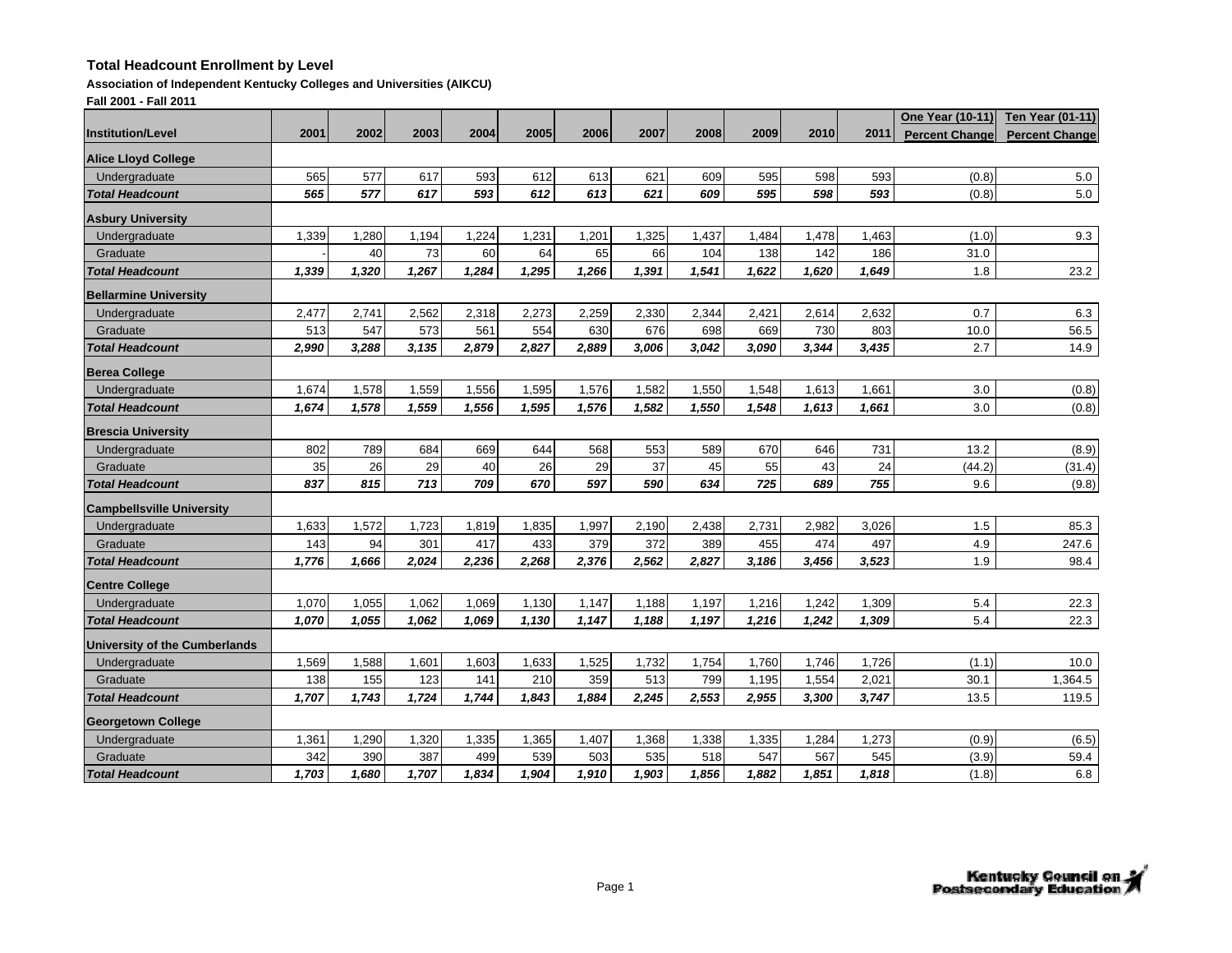#### **Association of Independent Kentucky Colleges and Universities (AIKCU)**

**Fall 2001 - Fall 2011 (continued)**

|                                      |       |       |       |       |       |       |       |       |       |       |       | <b>One Year (10-11)</b> | <b>Ten Year (01-11)</b> |
|--------------------------------------|-------|-------|-------|-------|-------|-------|-------|-------|-------|-------|-------|-------------------------|-------------------------|
| <b>Institution/Level</b>             | 2001  | 2002  | 2003  | 2004  | 2005  | 2006  | 2007  | 2008  | 2009  | 2010  | 2011  | <b>Percent Change</b>   | <b>Percent Change</b>   |
| <b>Kentucky Christian University</b> |       |       |       |       |       |       |       |       |       |       |       |                         |                         |
| Undergraduate                        | 580   | 582   | 545   | 585   | 580   | 542   | 613   | 607   | 533   | 544   | 568   | 4.4                     | (2.1)                   |
| Graduate                             | 14    | 14    | 15    | 15    | 15    | 18    | 19    | 33    | 23    | 30    | 40    | 33.3                    | 185.7                   |
| <b>Total Headcount</b>               | 594   | 596   | 560   | 600   | 595   | 560   | 632   | 640   | 556   | 574   | 608   | 5.9                     | 2.4                     |
| <b>Kentucky Wesleyan College</b>     |       |       |       |       |       |       |       |       |       |       |       |                         |                         |
| Undergraduate                        | 661   | 627   | 596   | 663   | 745   | 948   | 925   | 905   | 881   | 795   | 726   | (8.7)                   | 9.8                     |
| <b>Total Headcount</b>               | 661   | 627   | 596   | 663   | 745   | 948   | 925   | 905   | 881   | 795   | 726   | (8.7)                   | 9.8                     |
| <b>Lindsey Wilson College</b>        |       |       |       |       |       |       |       |       |       |       |       |                         |                         |
| Undergraduate                        | 1,255 | 1,451 | 1,534 | 1,565 | 1,622 | 1,580 | 1,621 | 1,674 | 1,993 | 2,165 | 2,188 | 1.1                     | 74.3                    |
| Graduate                             | 48    | 137   | 143   | 281   | 280   | 212   | 272   | 329   | 356   | 389   | 412   | 5.9                     | 758.3                   |
| Total Headcount                      | 1,303 | 1,588 | 1,677 | 1,846 | 1,902 | 1,792 | 1,893 | 2,003 | 2,349 | 2,554 | 2,600 | 1.8                     | 99.5                    |
| <b>MidContinent University</b>       |       |       |       |       |       |       |       |       |       |       |       |                         |                         |
| Undergraduate                        | 653   | 585   | 685   | 815   | 974   | 1,172 | 1,540 | 1,636 | 1,823 | 2,178 | 2,369 | 8.8                     | 262.8                   |
| Graduate                             |       |       |       |       |       |       |       |       |       | 91    | 103   | 13.2                    |                         |
| <b>Total Headcount</b>               | 653   | 585   | 685   | 815   | 974   | 1.172 | 1,540 | 1.636 | 1.823 | 2,269 | 2,472 | 8.9                     | 278.6                   |
| <b>Midway College</b>                |       |       |       |       |       |       |       |       |       |       |       |                         |                         |
| Undergraduate                        | 874   | 1,042 | 1,154 | 1,271 | 1,279 | 1,321 | 1,416 | 1,296 | 1,345 | 1,510 | 1,599 | 5.9                     | 83.0                    |
| Graduate                             |       |       |       |       |       |       |       | 27    | 63    | 87    | 135   | 55.2                    |                         |
| <b>Total Headcount</b>               | 874   | 1,042 | 1,154 | 1,271 | 1,279 | 1,321 | 1,416 | 1,323 | 1,408 | 1,597 | 1,734 | 8.6                     | 98.4                    |
| <b>University of Pikeville</b>       |       |       |       |       |       |       |       |       |       |       |       |                         |                         |
| Undergraduate                        | 948   | 957   | 762   | 801   | 844   | 795   | 794   | 771   | 705   | 1,022 | 1,507 | 47.5                    | 59.0                    |
| Graduate                             | 246   | 244   | 251   | 265   | 285   | 303   | 306   | 306   | 300   | 303   | 332   | 9.6                     | 35.0                    |
| <b>Total Headcount</b>               | 1,194 | 1.201 | 1.013 | 1.066 | 1.129 | 1.098 | 1.100 | 1.077 | 1.005 | 1.325 | 1,839 | 38.8                    | 54.0                    |
| <b>Spalding University</b>           |       |       |       |       |       |       |       |       |       |       |       |                         |                         |
| Undergraduate                        | 1,076 | 997   | 949   | 970   | 940   | 1,001 | 1,017 | 1,060 | 1,181 | 1,308 | 1,360 | 4.0                     | 26.4                    |
| Graduate                             | 576   | 706   | 693   | 714   | 710   | 705   | 676   | 645   | 903   | 1,038 | 1,072 | 3.3                     | 86.1                    |
| <b>Total Headcount</b>               | 1,652 | 1,703 | 1,642 | 1.684 | 1.650 | 1,706 | 1,693 | 1,705 | 2,084 | 2,346 | 2,432 | 3.7                     | 47.2                    |
| <b>St. Catharine College</b>         |       |       |       |       |       |       |       |       |       |       |       |                         |                         |
| Undergraduate                        | 685   | 752   | 671   | 681   | 683   | 641   | 673   | 768   | 851   | 874   | 1,089 | 24.6                    | 59.0                    |
| <b>Total Headcount</b>               | 685   | 752   | 671   | 681   | 683   | 641   | 673   | 768   | 851   | 874   | 1,089 | 24.6                    | 59.0                    |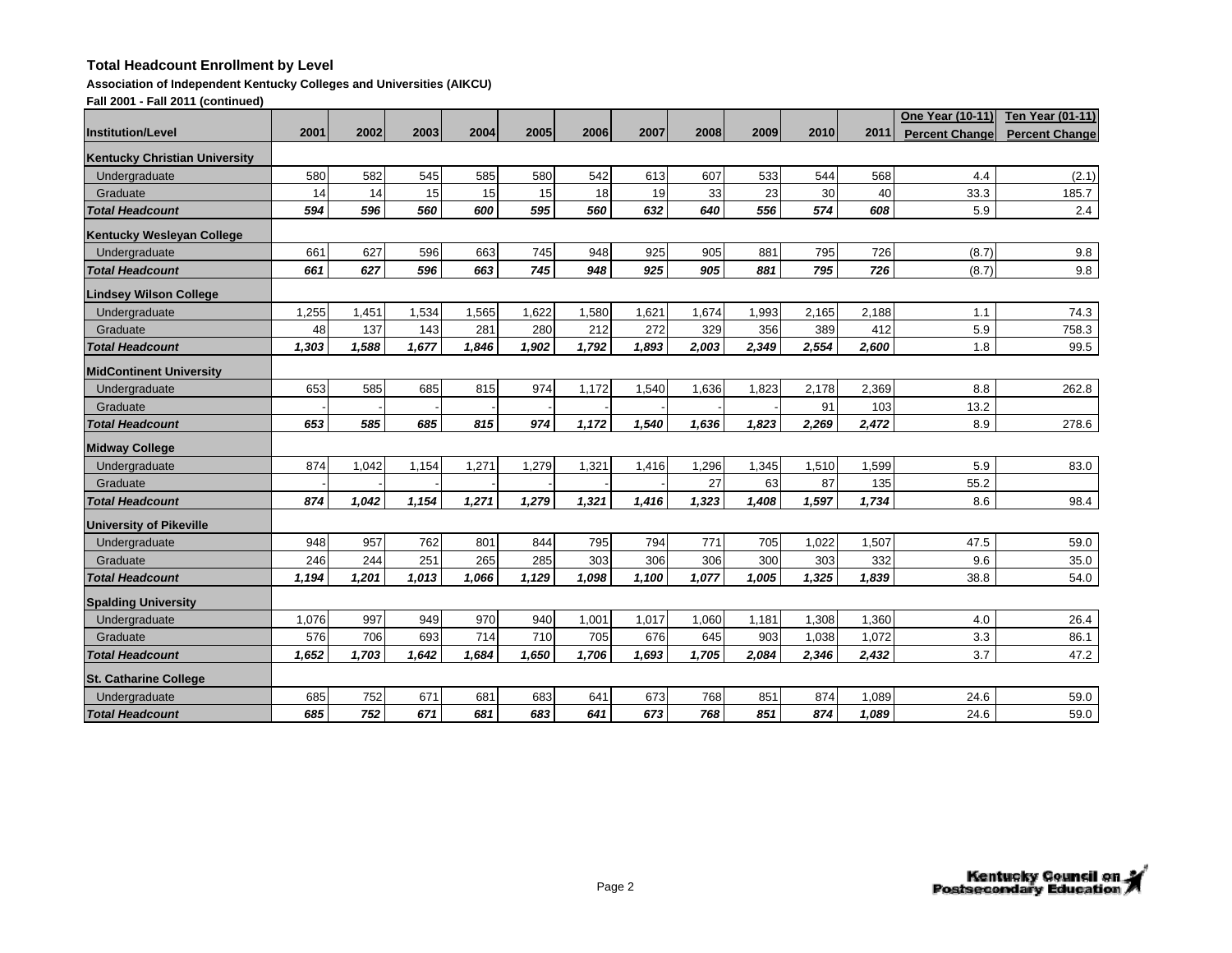### **Association of Independent Kentucky Colleges and Universities (AIKCU)**

**Fall 2001 - Fall 2011 (continued)**

|                                       |        |        |        |        |        |        |        |        |        |        |        | <b>One Year (10-11)</b> | <b>Ten Year (01-11)</b> |
|---------------------------------------|--------|--------|--------|--------|--------|--------|--------|--------|--------|--------|--------|-------------------------|-------------------------|
| <b>Institution/Level</b>              | 2001   | 2002   | 2003   | 2004   | 2005   | 2006   | 2007   | 2008   | 2009   | 2010   | 2011   | <b>Percent Changel</b>  | <b>Percent Change</b>   |
| <b>Thomas More College</b>            |        |        |        |        |        |        |        |        |        |        |        |                         |                         |
| Undergraduate                         | ,420   | 1,293  | ,389   | .334   | ,342   | 1,324  | 1,409  | 1,750  | 1,711  | ,732   | .692   | (2.3)                   | 19.2                    |
| Graduate                              | 133    | 104    | 137    | 126    | 91     | 75     | 105    | 143    | 147    | 154    | 140    | (9.1)                   | 5.3                     |
| <b>Total Headcount</b>                | 1,553  | 1,397  | 1,526  | 1,460  | 1,433  | 1,399  | 1,514  | 1,893  | 1,858  | 1,886  | 1,832  | (2.9)                   | 18.0                    |
| <b>Transylvania University</b>        |        |        |        |        |        |        |        |        |        |        |        |                         |                         |
| Undergraduate                         | 1,051  | 1,100  | 1,131  | 114    | 1,150  | 1,116  | 1,147  | 1,158  | 1,089  | 1,108  | 1,029  | (7.1)                   | (2.1)                   |
| <b>Total Headcount</b>                | 1,051  | 1.100  | 1,131  | 1,114  | 1,150  | 1,116  | 1,147  | 1,158  | 1,089  | 1,108  | 1,029  | (7.1)                   | (2.1)                   |
| <b>Union College</b>                  |        |        |        |        |        |        |        |        |        |        |        |                         |                         |
| Undergraduate                         | 612    | 618    | 637    | 571    | 611    | 693    | 701    | 822    | 825    | 843    | 826    | (2.0)                   | 35.0                    |
| Graduate                              | 271    | 321    | 432    | 476    | 613    | 736    | 719    | 672    | 596    | 520    | 553    | 6.3                     | 104.1                   |
| <b>Total Headcount</b>                | 883    | 939    | 1,069  | 1,047  | 1,224  | 1,429  | 1,420  | 1,494  | 1,421  | 1,363  | 1,379  | 1.2                     | 56.2                    |
| <b>Total Independent Institutions</b> |        |        |        |        |        |        |        |        |        |        |        |                         |                         |
| Undergraduate                         | 22,305 | 22,474 | 22,375 | 22,556 | 23,088 | 23,426 | 24,745 | 25,703 | 26,697 | 28,282 | 29,367 | 3.8                     | 31.7                    |
| Graduate                              | 2,459  | 2,778  | 3,157  | 3,595  | 3,820  | 4,014  | 4,296  | 4,708  | 5,447  | 6,122  | 6,863  | 12.1                    | 179.1                   |
| <b>Total Headcount</b>                | 24,764 | 25,252 | 25,532 | 26,151 | 26,908 | 27,440 | 29,041 | 30,411 | 32,144 | 34,404 | 36,230 | 5.3                     | 46.3                    |

Source: Council on Postsecondary Education Comprehensive Database April 17, 2012

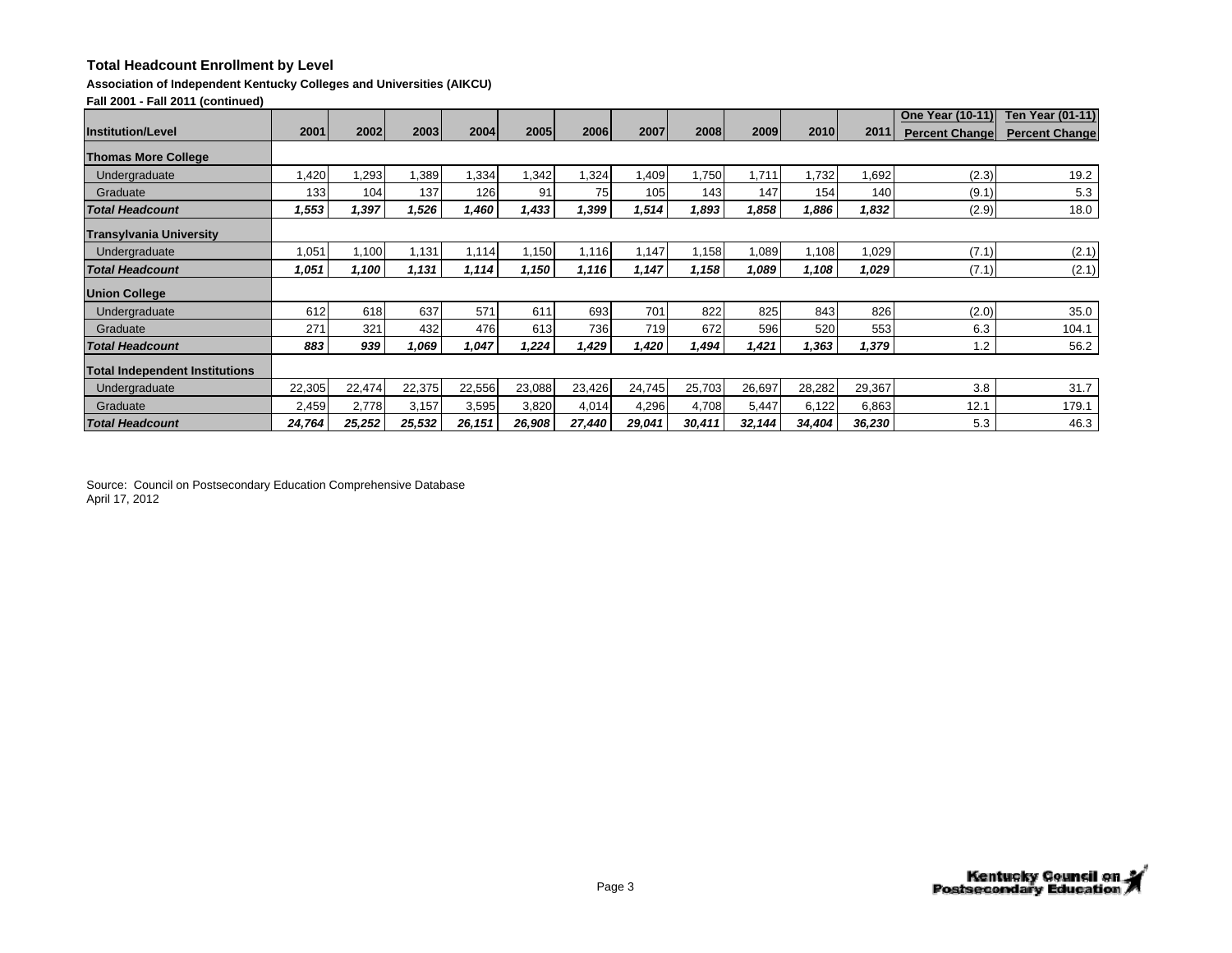| <b>Institution</b>                   | Certificate/<br><b>Diploma</b> | <b>Associate</b> | <b>Baccalaureate</b> | Master's/<br><b>Specialist's</b> | <b>Doctor's Degree</b><br><b>Professional</b><br><b>Practice</b> | <b>Doctor's Degree</b><br>Research/<br><b>Scholarship</b> | <b>Total</b>   |
|--------------------------------------|--------------------------------|------------------|----------------------|----------------------------------|------------------------------------------------------------------|-----------------------------------------------------------|----------------|
| <b>Asbury Theological Seminary</b>   | $\Omega$                       |                  |                      | 394                              | 856                                                              | 272                                                       | 1,522          |
| <b>Baptist Seminary of Kentucky</b>  |                                |                  |                      | 46                               |                                                                  |                                                           | 46             |
| <b>Beckfield College</b>             | 157                            | 865              | 104                  |                                  |                                                                  |                                                           | 1,126          |
| <b>Brown Mackie College - Ft.</b>    |                                |                  |                      |                                  |                                                                  |                                                           |                |
| <b>Mitchell</b>                      | 185                            | 780              | 55                   |                                  |                                                                  |                                                           | 1,020          |
| <b>Brown Mackie College -</b>        |                                |                  |                      |                                  |                                                                  |                                                           |                |
| <b>Louisville - Fern Valley</b>      | 175                            | 2,372            | 60                   |                                  |                                                                  |                                                           | 2,607          |
| <b>Capella University - Online</b>   |                                |                  | 65                   | 139                              | 16                                                               | 89                                                        | 310            |
| <b>Clear Creek Baptist Bible</b>     |                                |                  |                      |                                  |                                                                  |                                                           |                |
| <b>College</b>                       | $\Omega$                       | 36               | 129                  |                                  |                                                                  |                                                           | 165            |
| <b>College of the Scriptures</b>     |                                | $\overline{O}$   | $\overline{10}$      |                                  |                                                                  |                                                           | 10             |
| <b>Commonwealth Christian</b>        |                                |                  |                      |                                  |                                                                  |                                                           |                |
| <b>College</b>                       |                                |                  | 6                    |                                  |                                                                  |                                                           | $6\phantom{1}$ |
| Daymar Learning of Paducah,          |                                |                  |                      |                                  |                                                                  |                                                           |                |
| Inc. d/b/a Daymar College            |                                | 338              | 21                   |                                  |                                                                  |                                                           | 360            |
| Daymar Learning, Inc. d/b/a          |                                |                  |                      |                                  |                                                                  |                                                           |                |
| <b>Daymar College</b>                | 369                            | 1,695            | 121                  |                                  |                                                                  |                                                           | 2,185          |
| <b>Devry University - Louisville</b> |                                | 14               | $\overline{135}$     | $\overline{12}$                  |                                                                  |                                                           | 161            |
| <b>Devry University - Online</b>     |                                | 127              | 278                  | 44                               |                                                                  |                                                           | 450            |
| <b>Draughons Junior College</b>      |                                |                  |                      |                                  |                                                                  |                                                           |                |
| d/b/a Daymar College- Clinton        |                                | 42               |                      |                                  |                                                                  |                                                           | 43             |
| <b>Draughons Junior College</b>      |                                |                  |                      |                                  |                                                                  |                                                           |                |
| d/b/a Daymar College -               |                                |                  |                      |                                  |                                                                  |                                                           |                |
| <b>Bowling Green</b>                 | 10                             | 487              | 30                   |                                  |                                                                  |                                                           | 527            |
| <b>Draughons Junior College</b>      |                                |                  |                      |                                  |                                                                  |                                                           |                |
| d/b/a Daymar College -               |                                |                  |                      |                                  |                                                                  |                                                           |                |
| Russellville                         |                                | 72               |                      |                                  |                                                                  |                                                           | 72             |
| <b>Embry-Riddle Aeronautical</b>     |                                |                  |                      |                                  |                                                                  |                                                           |                |
| <b>University - Hebron</b>           |                                | $\overline{O}$   | 0                    | 0                                |                                                                  |                                                           | $\mathbf 0$    |
| <b>Embry-Riddle Aeronautical</b>     |                                |                  |                      |                                  |                                                                  |                                                           |                |
| <b>University - Louisville</b>       |                                | 3                | 100                  | 8                                |                                                                  |                                                           | 111            |
| <b>Franklin University - Online</b>  |                                |                  | 20                   |                                  |                                                                  |                                                           | 20             |
| <b>Frontier Nursing University</b>   | 24                             |                  |                      | 875                              | 28                                                               | Οl                                                        | 927            |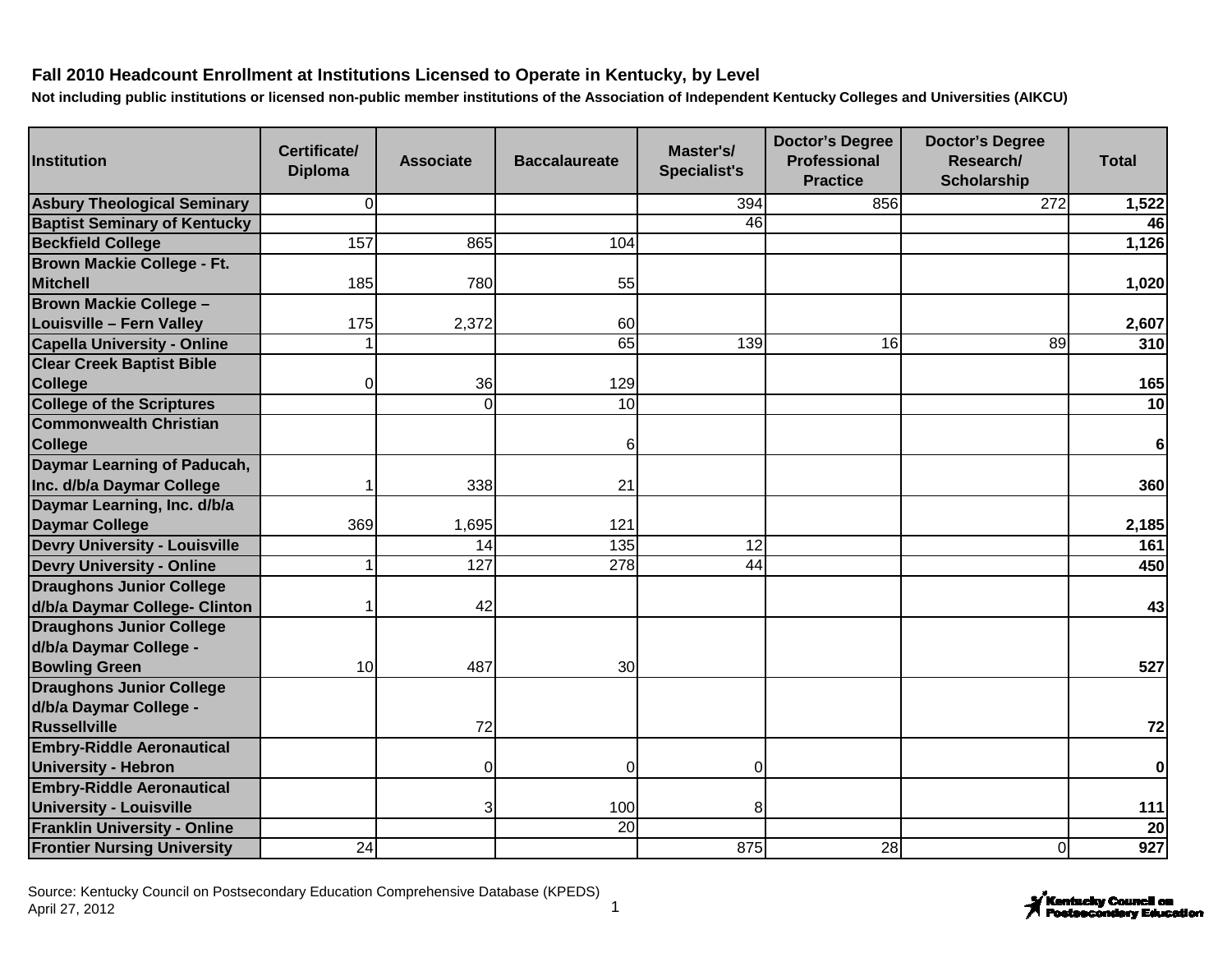| <b>Institution</b>                                                | Certificate/<br><b>Diploma</b> | <b>Associate</b> | <b>Baccalaureate</b> | Master's/<br><b>Specialist's</b> | <b>Doctor's Degree</b><br><b>Professional</b><br><b>Practice</b> | <b>Doctor's Degree</b><br>Research/<br><b>Scholarship</b> | <b>Total</b>   |
|-------------------------------------------------------------------|--------------------------------|------------------|----------------------|----------------------------------|------------------------------------------------------------------|-----------------------------------------------------------|----------------|
| <b>Hopkinsville College of the</b>                                |                                |                  |                      |                                  |                                                                  |                                                           |                |
| <b>Bible</b>                                                      | 41                             |                  | 9                    |                                  |                                                                  |                                                           | 50             |
| Indiana Wesleyan -                                                |                                |                  |                      |                                  |                                                                  |                                                           |                |
| Elizabethtown - Holiday Inn                                       |                                |                  |                      |                                  |                                                                  |                                                           |                |
| <b>Express</b>                                                    |                                |                  |                      |                                  |                                                                  |                                                           | 7              |
| Indiana Wesleyan -                                                |                                |                  |                      |                                  |                                                                  |                                                           |                |
| Elizabethtown- Hampton Inn                                        |                                |                  |                      | 5                                |                                                                  |                                                           | 5 <sub>l</sub> |
| Indiana Wesleyan - Florence -<br><b>Florence Education Center</b> |                                |                  | 26                   | 16                               |                                                                  |                                                           | 42             |
| Indiana Wesleyan - Lexington ·                                    |                                |                  |                      |                                  |                                                                  |                                                           |                |
| <b>Lexington Education Center</b>                                 |                                | 10               | 55                   | 57                               |                                                                  |                                                           | 122            |
| Indiana Wesleyan - Louisville -                                   |                                |                  |                      |                                  |                                                                  |                                                           |                |
| <b>Hilton Garden Inn</b>                                          |                                | $\Omega$         | 0                    |                                  |                                                                  |                                                           | 0              |
| Indiana Wesleyan - Louisville -                                   |                                |                  |                      |                                  |                                                                  |                                                           |                |
| <b>Louisville Education Center</b>                                |                                | 141              | 213                  | 130                              |                                                                  |                                                           | 484            |
| Indiana Wesleyan - Online                                         | $\overline{O}$                 | 115              | 283                  | 199                              |                                                                  |                                                           | 597            |
| Indiana Wesleyan -                                                |                                |                  |                      |                                  |                                                                  |                                                           |                |
| <b>Shepherdsville - Paroquet</b>                                  |                                |                  |                      |                                  |                                                                  |                                                           |                |
| <b>Springs Conference Center</b>                                  | 0                              | 12               | 10                   |                                  |                                                                  |                                                           | 22             |
| <b>ITT - Lexington</b>                                            |                                | 503              | $\overline{51}$      |                                  |                                                                  |                                                           | 554            |
| <b>ITT - Louisville</b>                                           |                                | $\overline{741}$ | 128                  |                                  |                                                                  |                                                           | 869            |
| <b>ITT - Online</b>                                               |                                | 119              | $\overline{53}$      | Δ                                |                                                                  |                                                           | 176            |
| <b>Kaplan University - Online</b>                                 |                                | 269              | $\frac{1}{343}$      | 35                               |                                                                  |                                                           | 647            |
| Kentuckianna Bible College                                        |                                |                  | 5                    |                                  |                                                                  |                                                           | 5 <sub>l</sub> |
| <b>Kentucky Mountain Bible</b>                                    |                                |                  |                      |                                  |                                                                  |                                                           |                |
| <b>College</b>                                                    |                                | 15               | 65                   |                                  |                                                                  |                                                           | 80             |
| <b>Lincoln Memorial University -</b>                              |                                |                  |                      |                                  |                                                                  |                                                           |                |
| <b>Corbin</b>                                                     |                                | 71               |                      |                                  |                                                                  |                                                           | 71             |
| <b>Lincoln Memorial University -</b>                              |                                |                  |                      |                                  |                                                                  |                                                           |                |
| <b>Middlesboro</b>                                                |                                |                  | 27                   |                                  |                                                                  |                                                           | 27             |
| <b>Louisville Bible College</b>                                   | 5 <sup>1</sup>                 | $\overline{12}$  | 52                   | 19                               |                                                                  |                                                           | 88             |
| Loyola University - Louisville                                    |                                |                  |                      | 8 <sup>1</sup>                   |                                                                  |                                                           | 8              |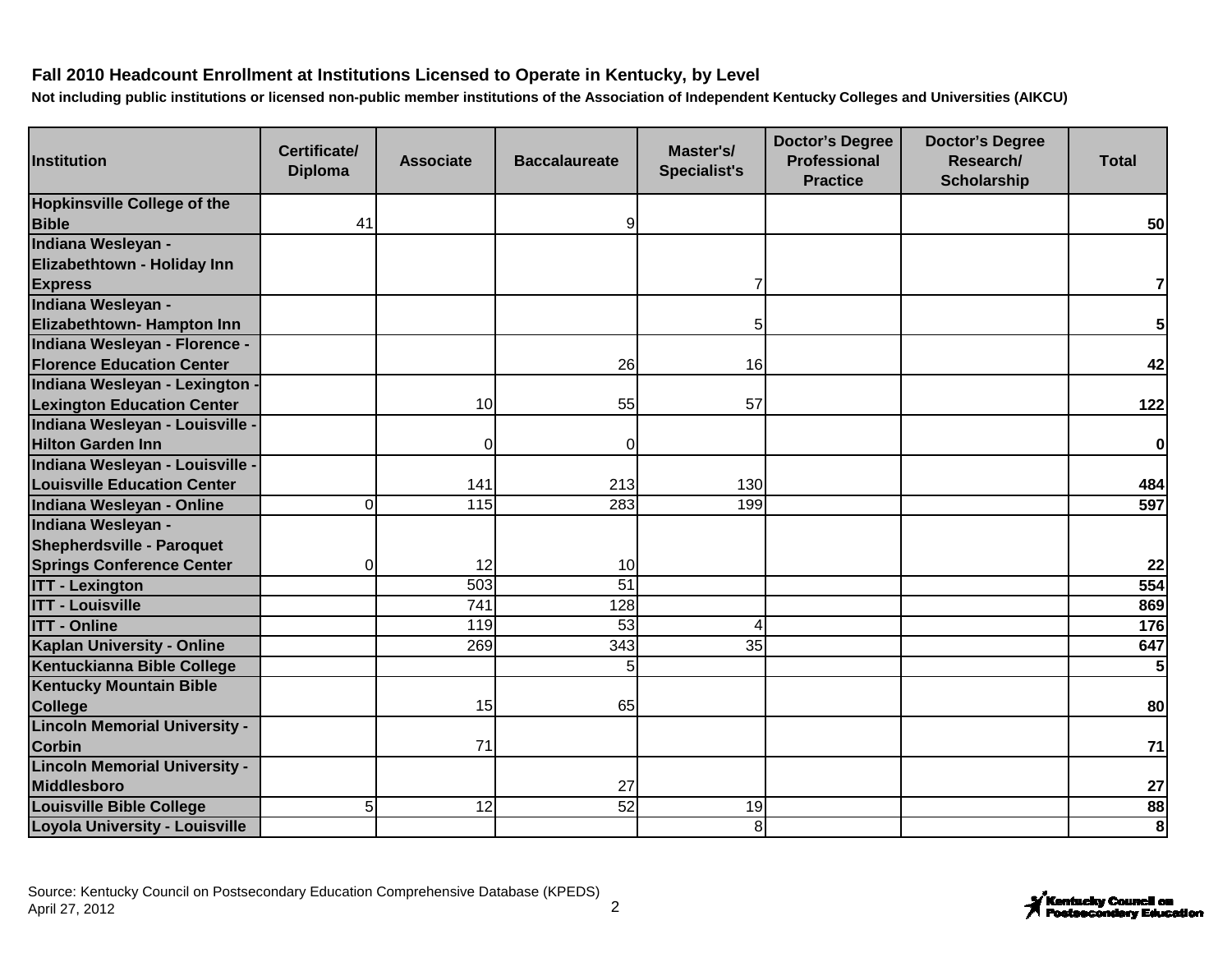| <b>Institution</b>                     | Certificate/<br><b>Diploma</b> | <b>Associate</b> | <b>Baccalaureate</b> | Master's/<br><b>Specialist's</b> | <b>Doctor's Degree</b><br><b>Professional</b><br><b>Practice</b> | <b>Doctor's Degree</b><br>Research/<br><b>Scholarship</b> | <b>Total</b> |
|----------------------------------------|--------------------------------|------------------|----------------------|----------------------------------|------------------------------------------------------------------|-----------------------------------------------------------|--------------|
| <b>McKendree University -</b>          |                                |                  |                      |                                  |                                                                  |                                                           |              |
| Frankfort                              |                                |                  | 9                    |                                  |                                                                  |                                                           | 9            |
| <b>McKendree University -</b>          |                                |                  |                      |                                  |                                                                  |                                                           |              |
| Louisville                             |                                |                  | 113                  | 23                               |                                                                  |                                                           | 137          |
| <b>McKendree University -</b>          |                                |                  |                      |                                  |                                                                  |                                                           |              |
| Paducah                                |                                |                  | 15                   |                                  |                                                                  |                                                           | 15           |
| <b>McKendree University -</b>          |                                |                  |                      |                                  |                                                                  |                                                           |              |
| <b>Radcliff</b>                        |                                | 13               | 137                  | 49                               |                                                                  |                                                           | 199          |
| <b>McKendree University -</b>          |                                |                  |                      |                                  |                                                                  |                                                           |              |
| <b>University Hospital Louisville</b>  |                                |                  | 11                   |                                  |                                                                  |                                                           | 11           |
| <b>National College - Danville</b>     | 78                             | 255              |                      |                                  |                                                                  |                                                           | 333          |
| <b>National College - Florence</b>     | $\overline{31}$                | 132              |                      |                                  |                                                                  |                                                           | 163          |
| National College - Lexington           | 38                             | 461              | 65                   |                                  |                                                                  |                                                           | 564          |
| <b>National College - Louisville</b>   | 115                            | 417              | $\overline{73}$      |                                  |                                                                  |                                                           | 605          |
| <b>National College - Pikeville</b>    | $\overline{57}$                | 189              |                      |                                  |                                                                  |                                                           | 246          |
| <b>National College - Richmond</b>     | $\overline{25}$                | 268              |                      |                                  |                                                                  |                                                           | 293          |
| <b>Northwood University -</b>          |                                |                  |                      |                                  |                                                                  |                                                           |              |
| Chamberlain                            |                                |                  | 13                   |                                  |                                                                  |                                                           | 13           |
| <b>Northwood University - Fern</b>     |                                |                  |                      |                                  |                                                                  |                                                           |              |
| <b>Valley</b>                          |                                |                  |                      |                                  |                                                                  |                                                           | $\mathbf{1}$ |
| <b>Northwood University -</b>          |                                |                  |                      |                                  |                                                                  |                                                           |              |
| Georgetown                             |                                |                  | 31                   |                                  |                                                                  |                                                           | 31           |
| <b>Northwood University - Lou</b>      |                                |                  |                      |                                  |                                                                  |                                                           |              |
| Ctr                                    |                                |                  | 54                   |                                  |                                                                  |                                                           | 54           |
| <b>Regis University - Online</b>       | $\Omega$                       |                  | $\overline{4}$       | 12                               |                                                                  | $\overline{0}$                                            | 17           |
| <b>Simmons College of Kentucky</b>     | 134                            | 12               | 13                   |                                  |                                                                  |                                                           | 159          |
| <b>Southern Baptist Theological</b>    |                                |                  |                      |                                  |                                                                  |                                                           |              |
| <b>Seminary</b>                        | 5 <sub>l</sub>                 | 33               | 469                  | 1,561                            | 282                                                              | 178                                                       | 2,528        |
|                                        |                                |                  |                      |                                  |                                                                  |                                                           |              |
| <b>Strayer University - Lexington</b>  | $\overline{3}$                 | 106              | 238                  | 46                               |                                                                  |                                                           | 393          |
| <b>Strayer University - Louisville</b> | $\overline{3}$                 | 88               | 261                  | 59                               |                                                                  |                                                           | 411          |
| <b>Strayer University - Florence</b>   |                                | 15               | 132                  | 19                               |                                                                  |                                                           | 166          |
| <b>Strayer University - Online</b>     | 1                              | 16               | 19                   | $\overline{4}$                   |                                                                  |                                                           | 40           |